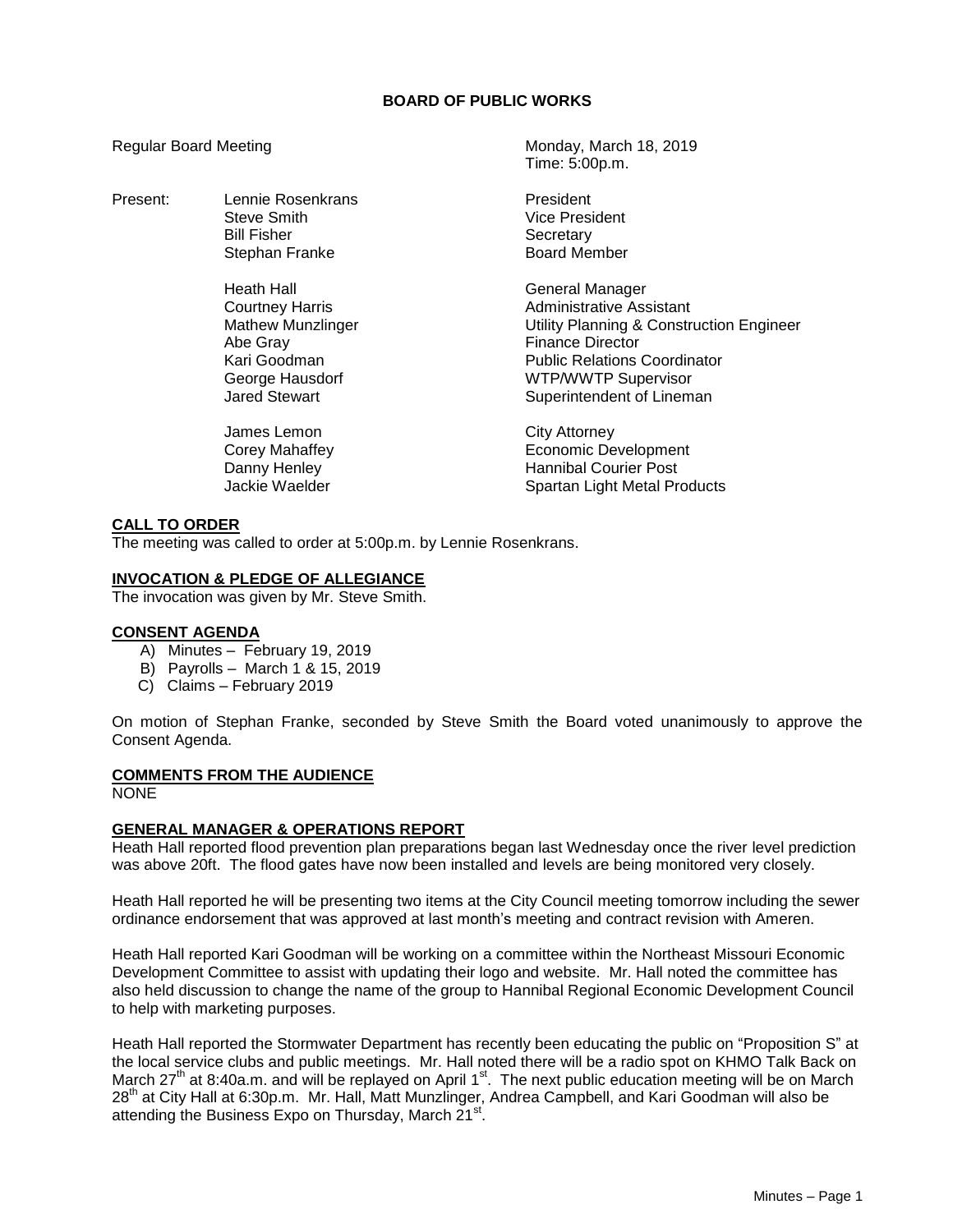Heath Hall reported the Stream Team Clean Up Day is scheduled for Saturday, April  $27<sup>th</sup>$  and is cosponsored by Stream Team, Parks & Rec, and the Chamber of Commerce. Mr. Hall noted if you would like to sign up to volunteer, please contact Andrea Campbell.

Heath Hall reported the Electric crew had two outages that affected a total of 13 customers during the month of February. Mr. Hall noted there was also a large outage on March  $11<sup>th</sup>$  that affected about 2,000 HBPW customers.

Heath Hall reported the Water crew repaired 25 frozen meters this winter and are taking preventative measures to help those meters from freezing in the future.

Heath Hall reported this month at the Water Treatment Plant (WTP) the operators began sampling for UCMR4 (Unregulated Contaminant Monitoring Rule). Mr. Hall noted this is the fourth round of EPA testing on potential future regulated contaminants. The crew will be testing for cyanotoxins, haloacetic acids, and several other chemical compounds.

Heath Hall reported the old bar screens at the Wastewater Treatment Plant (WWTP) are completely removed and the project is completed.

Heath Hall reported the bisulfite building and associated feed equipment is on order and will be installed by Maintenance before April 1st when we begin disinfecting with chlorine for the recreational season per the WWTP NPDES permit.

Heath Hall reported Matthew Jones continues to work on the contract with ACLARA regarding the AMI project. Mr. Hall noted once this agreement has been agreed upon by both parties, Mr. Jones will have the City Attorney review it to ensure no other items require attention.

Heath Hall presented an update that was received from the Missouri Public Utility Alliance regarding the operations of the Prairie State Power Plant.

### **FINANCIAL REPORT**

Abe Gray presented the Board with the financial results for the month of February 2019, year to date results, and key financial ratios. Mr. Gray presented the Dashboard presentation to the Board as a review of Key Performance Indicators trailing the last six months.

#### **PROJECTS REPORT**

Mathew Munzlinger presented the Board with an updated progress report of ongoing projects. This includes projects from the Water System and Water Treatment Plant, as well as the Sewer System and Wastewater Treatment Plant. Mr. Munzlinger noted the progress of these projects and studies are acceptable and will continue as weather permits.

#### **OLD BUSINESS**

#### **Water Fund Bond Rating & Bond Sale Schedule – Abe Gray**

Abe Gray reported S&P Global Ratings rated the HBPW Water Fund in conjunction with the sale of municipal tax‐exempt, bank‐qualified revenue bonds to fund the construction of the Granular Activated Carbon water disinfection facility. On Tuesday, March 5th Heath Hall, Matt Munzlinger, Jeff LaGarce, Abe Gray, and Financial Advisor Joy Howard held a 'ratings call' with representatives from S&P Global Ratings. On Tuesday, March 12th the HBPW received notice that S&P Global Ratings had assigned the Water Fund a rating of an "A‐". The rating was considered by Ms. Howard the highest she expected the HBPW Water Fund to receive.

Abe Gray recommended scheduling a Special Meeting on March 25, 2019 at 2:00p.m. to discuss and review bond sale documents for approval & review fiscal year 6/30/2020 budget workshop items.

On motion of William Fisher, seconded by Steve Smith the Board voted unanimously to approve the Special Meeting be scheduled for March 25, 2019 at 2:00p.m. at the HBPW Conference Room.